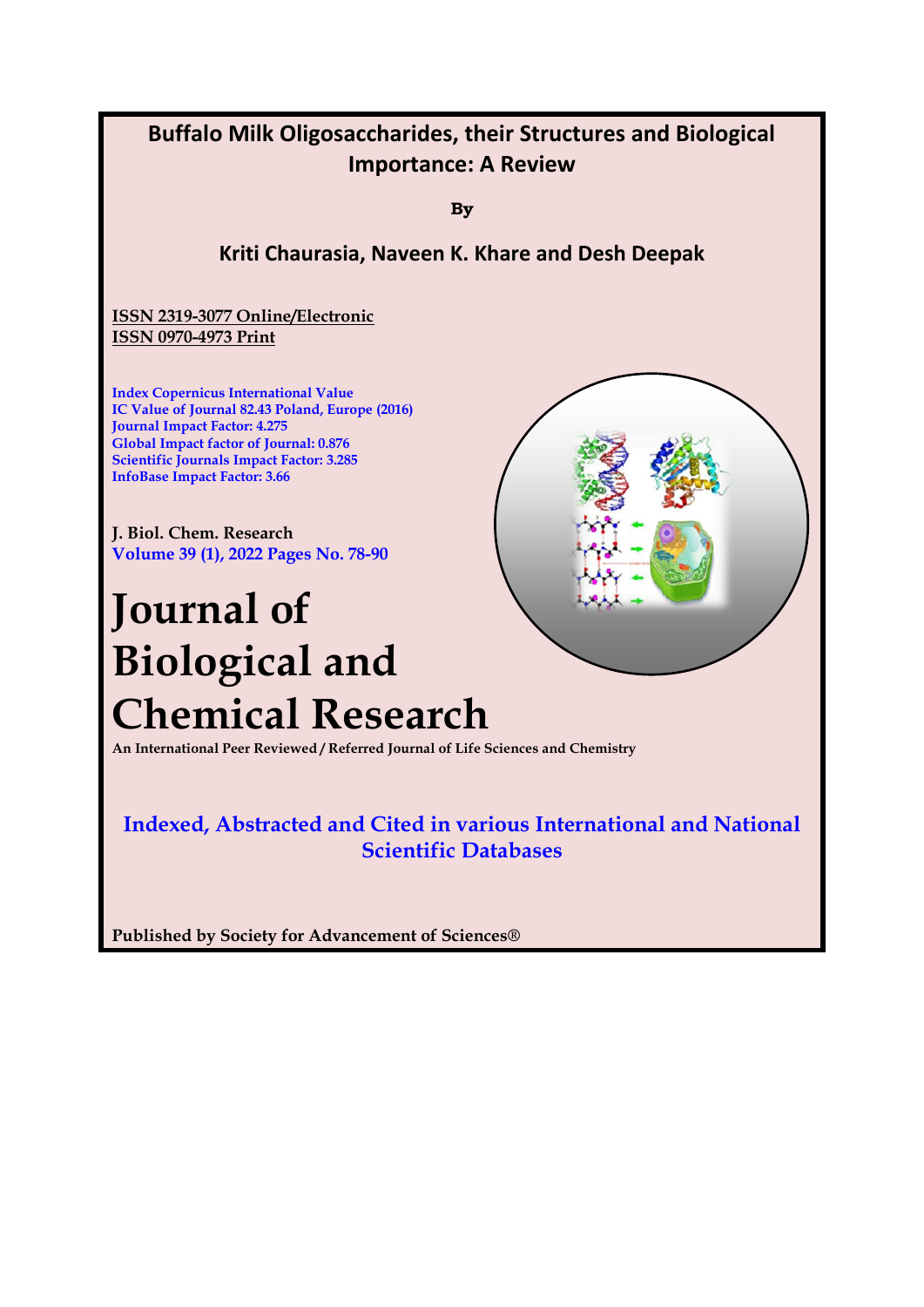**J. Biol. Chem. Research. Vol. 39, No. 1, 78-90, 2022**

**(An International Peer Reviewed / Refereed Journal of Life Sciences and Chemistry) Ms 39/01/018/2022 All rights reserved ISSN 2319-3077 (Online/Electronic)**







**Kriti Chaurasia http:// [www.sasjournals.com](http://www.sasjournals.com/) http:// [www.jbcr.co.in](http://www.jbcr.co.in/) [jbiolchemres@gmail.com](mailto:jbiolchemres@gmail.com)**

**Received: 14/02/2022 Revised: 01/05/2022 Accepted: 02/05/2022**

**RESEARCH PAPER**

# **Buffalo Milk Oligosaccharides, their Structures and Biological Importance: A Review**

#### **Kriti Chaurasia, Naveen K. Khare and Desh Deepak Department of Chemistry, University of Lucknow, Lucknow Uttar Pradesh 226007, India**

## **ABSTRACT**

*Buffalo milk is a source of many bioactive components which not only help in meeting the nutritional requirements of the consumers but also play a relevant role in preventing various biological disorders. Milk contains oligosaccharides are reported for the treatment of some human diseases like asthma, gastrointestinal diseases and jaundice. Oligosaccharide mixture of buffalo milk induces significant stimulation of antibody, delayed-type hypersensitivity response to sheep red blood cells in BALB/c mice. It also stimulates non-specific immune response of the animals measured in terms of macrophage migration index. Many novel oligosaccharides have been isolated from the oligosaccharide containing fraction having immunostimulant activity of buffalo milk. These compounds were isolated and purified by a combination of gel filtration chromatography, silica gel column chromatography of derivatised oligosaccharides while the homogeneity was confirmed by high performance liquid chromatography. The oligosaccharides were made up of small monosaccharide units like glucose, galactose, glucosamine, galactosamine. Since NMR is the only non-invasive and physicochemical technique for compound identification. Structure identification of all these oligosaacharides were confirmed by <sup>1</sup>H, <sup>13</sup>C, 2-D NMR spectroscopy and mass spectrometry. In this review we have presented the structures of various oligosaccharide isolated from Buffalo milk.*

*Keywords: Buffalo Milk, Oligosaccharides, Hypersensitivity and Chromatography.*

## **INTRODUCTION**

In the past complex oligosaccharides were thought of as a food source for a healthy diet and their biological roles were limited to antigenic properties of various blood groups (Wilson et. al, 1997). In recent years various compounds either related to carbohydrates or carbohydrate itself came into the light as important biologically active compounds,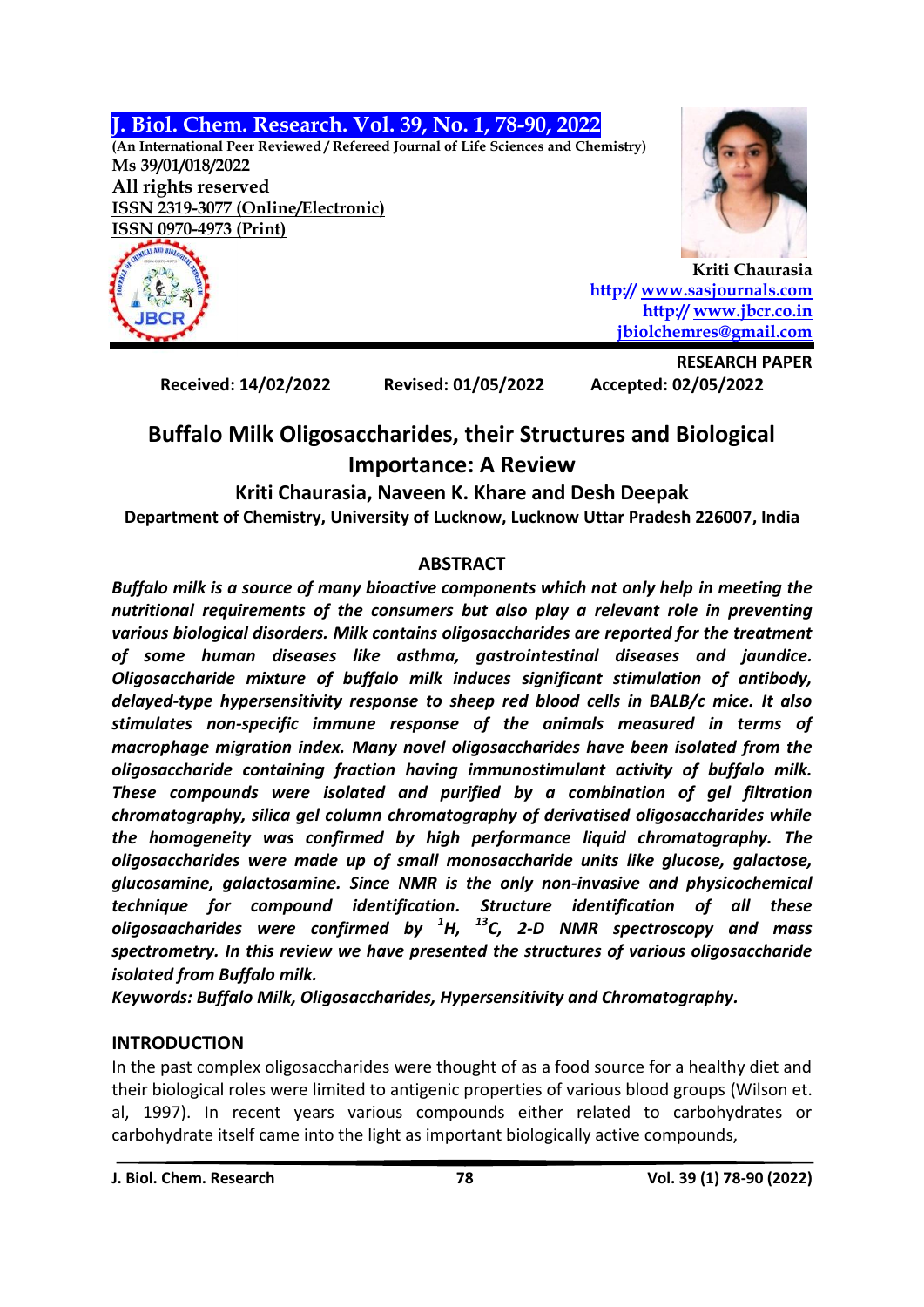e.g. daunomycin (Cooke et. al, 1980) which is used in the treatment of acute leukaemia, Adriamycin (Cooke et. al, 1980) and bleomycin A2 (Boger et al, 1994) are used in the treatment of solid tumours (Stubbe et. al, 1987). Oligosaccharides play an essential role in many molecular processes impacting eukaryotic biology and diseases and exhibit varied biological activities such as anti-tumour (Chihara et. al, 1969), immunostimulant (Fang et. al 1985), anticancer (Abe et. al, 1985) anticomplementary (Srivasatava et. al 1989), antiinflammatory (Yamashita et. al, 1982), anticoagulant, hypoglycaemic, antiviral and immunological activities. These oligosaccharides are present in nature as free sugars or in the form of various glycosides. Some of the oligosaccharides isolated from milk have shown structural homology with the carbohydrate carried by glycoproteins and glycolipids on cell surfaces and moreover milk oligosaccharides are currently used in studies on the acceptor specificities of glycosyltransferases and in the biosynthesis of glycoprotein and glycolipid sugar chains and as model compounds for determining the structural requirements of lectins and monoclonal antibodies (Greenwell et.al 1986). During the preliminary screening of buffalo milk in our lab, it was found to be rich in oligosaccharides and haves also shown to have immunostimulant activity. Since buffalo milk is commonly used in northern India, it was of interest to analyse the buffalo milk for its oligosaccharide contents having immunostimulant activity. Keeping in mind the biological activity of buffalo milk oligosaccharide we have isolated 9 milk oligosaccharides from buffalo milk. In this review article we have summarized the structure of milk oligosaccharides isolated from buffalo milk and their biological activity.

#### **Biological Properties of Buffalo Milk Oligosaccharides (Saksena et. al 1999)**

Buffalo milk has ability to stimulate non-specific immunological resistance of the host against parasitic infections. Buffalo milk intake influences metabolism, endocrine systems and the nutritional state of neonate. An oligosaccharide mixture of buffalo milk induces significant stimulation of antibody, delayed-type hypersensitivity response to sheep red blood cells in BALB/c mice. This also stimulates non-specific immune response of the animals measured in terms of macrophage migration. Buffalo milk is a rich source of riboflavin, vitamin B12, vitamin A, and thiamine. It contains beneficial compounds that may provide antioxidant protection and improved bone and heart health (Gangwar et. al, 2017).

### **Isolation of milk oligosaccharides by Modified Method of Kobata and Ginsburg (Kumar et al., 2016)**

**1**0 liters Buffalo milk (buffalo colostrum) was collected. The milk was fixed by addition of equal amount of ethanol. The preserved milk was taken to laboratory and there, it was centrifuged for 30 min at 5000 rpm at  $4^0$ C. The solidified layer was removed by filtration through glass wool column in cold. More ethanol was added to clear filtrate to a final concentration of 68% and the resulting solution was left overnight at  $0^0$ C. The white precipitate formed, mainly of lactose and protein was removed by centrifugation and washed twice with 68% ethanol at  $0^0$ C. The supernatant and washings were combined and filtered through a micro filter and lyophilized affording crude oligosaccharide mixture.

**Sephadex G-25 Gel filtration of Buffalo milk Oligosaccharide Mixture (Jamal et. al 2022)** Buffalo milk oligosaccharide mixture obtained from Kobata and Ginsburg was packed in a column (1.6 x 40 cm) (void volume  $=$  25 ml) equilibrated with glass triple distilled water (TDW) and it was left for 10-12 h to settle down.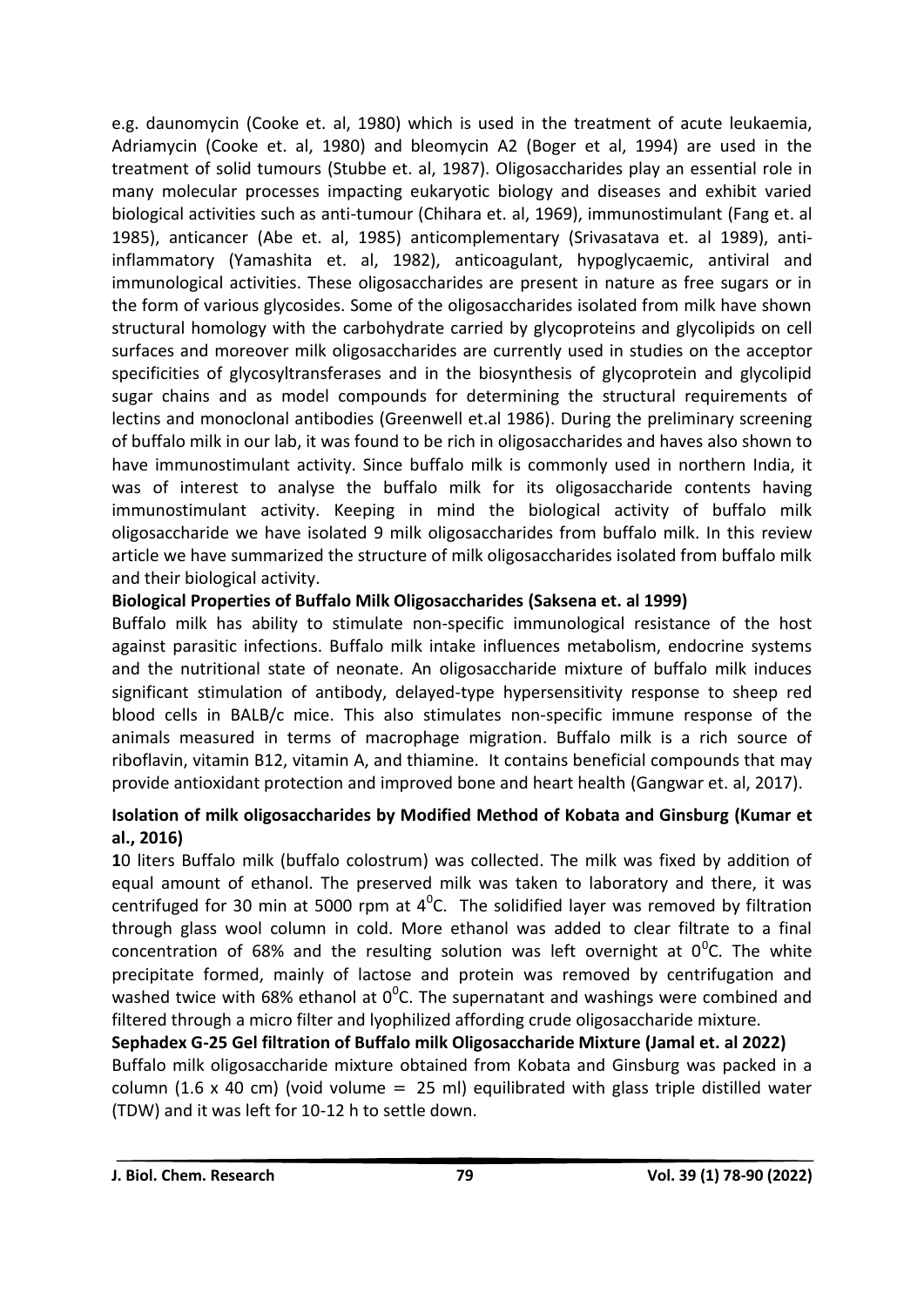The material was applied on a Sephadex G-25 column and was eluted for separation of protein and glycoprotein from oligosaccharide (low molecular weight component). In this U.V. monitored Sephadex G-25 chromatography of Buffalo milk oligosaccharide mixture showed five peaks i.e. I, II, III, IV and V. A substantial amount of proteins, glycoproteins and serum albumin were eluted in the void volume which was confirmed by positive coloration with p-dimethylaminobenzaldehyde reagent and phenol-sulphuric acid reagent. Fractions under peaks III and IV gave a positive phenol-sulphuric acid test for sugars which showed the presence of oligosaccharide mixture in Buffalo. These fractions (peak III and IV) were pooled and lyophilized.



**Spehadex G-25 Chromatogram of Buffalo Milk Oligosaccharides**



**HPLC chromatogram of Buffalo Milk Oligosaccharides**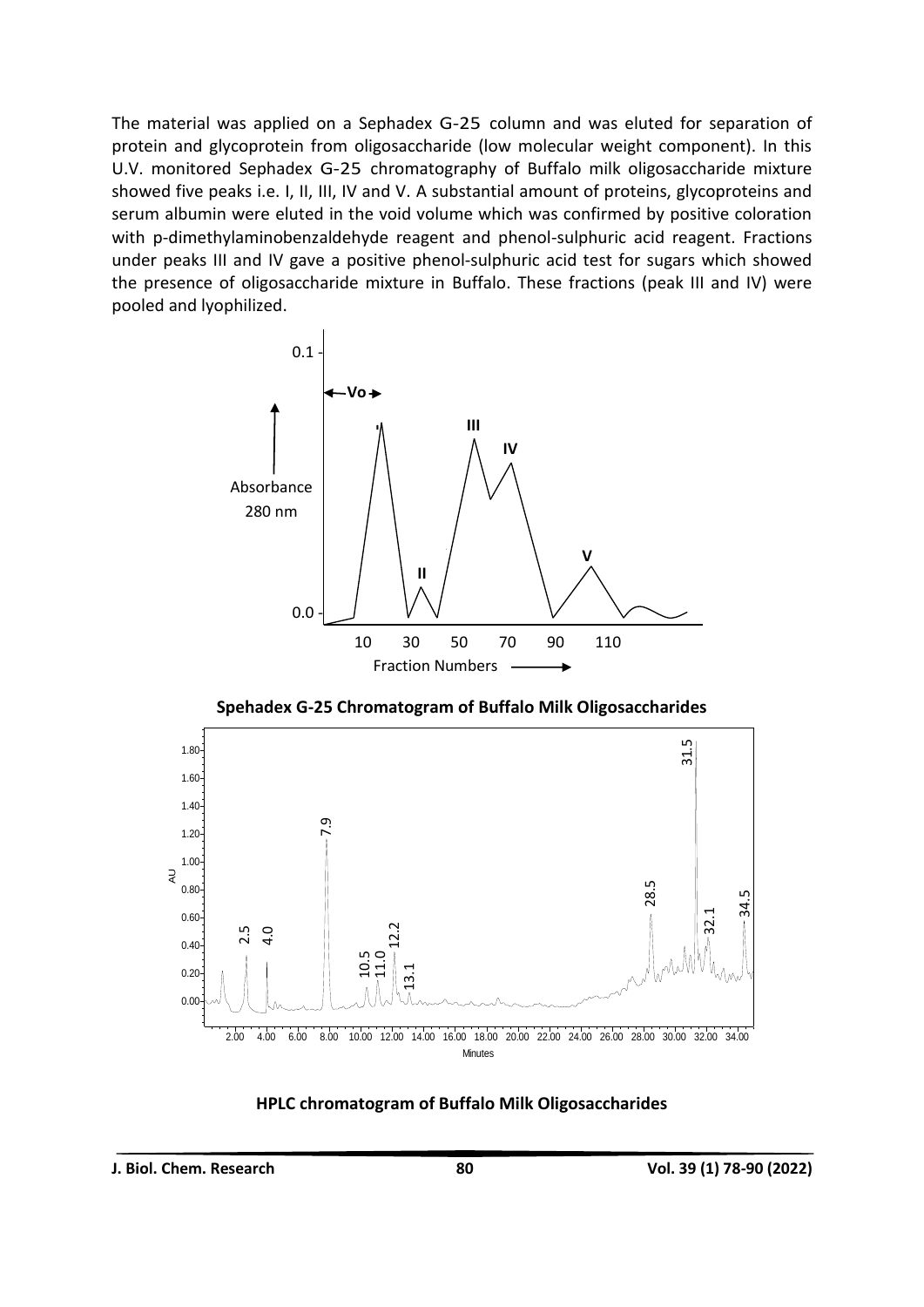## **HPLC of oligosaccharide mixture of Buffalo milk (Jamal et. al 2022)**

HPLC finger print profile was established. Elution was carried out at a flow rate of 1.5 ml/min with water : phosphoric acid (100:0.3 v/v) as solvent A and acetonitrile : water : phosphoric acid (79.7:20:0.3 v/v) as solvent B using a gradient elution in 0-5 min. with 88- 85% A, 5-15 min. with 85-70% of A, 15-20 min. with 70-50% A and 20-25 min. with 50-30% of A and isocratic till 35 min. with 30% of A. Detection was done at 320 nm using 2996 PDA detector.

## **Acetylation of Buffalo Milk Oligosaccharides**

10 gm of crude oligosaccharide mixture for the purpose of isolation of obtained from sephadex chromatography was acetylated by adding pyridine (10 ml) and acetic anhydride (10 ml) at  $60^{\circ}$  C with constant stirring and was kept overnight. The mixture was evaporated under reduced pressure and the viscous residue was taken in CHCl<sub>3</sub> (250 ml) and washed with ice cold wate. The acetylation converted the free sugars into their nonpolar acetyl derivatives which were resolved nicely on TLC, giving eight spots on TLC *i.e.,*A, B, C, D, E, F, G,H and I. The Thin layer Chromatogrphy of acetylated Buffalo milk oligosaccharide is as follows-



## **Thin Layer Chromatography of Acetylated Oligosaccharide mixture**

### **PURIFICATION OFACETYLATED OLIGOSACCHARIDE MIXTURE**

| <b>Column Chromatography</b> | Column chromatography plays a very important role in<br>purification of derivatized oligosaccharides                                                                                                                                          |
|------------------------------|-----------------------------------------------------------------------------------------------------------------------------------------------------------------------------------------------------------------------------------------------|
| Thin Layer Chromatography    | TLC is suitable for analysis of monosaccharide's and<br>oligosaccharides. In TLC plates, the stationary phase is a<br>powdered adsorbent. The resolution of mixture of<br>compounds depends on the suitable solvent system (mobile<br>phase). |

By using column chromatography isolation and purification of acetlyalted oligosaccharides were done.After first column we got mixture of acetlated oligosaccharides.These oligosaccharides were further purified by repeated column chromatography at different solvent and at different polarity.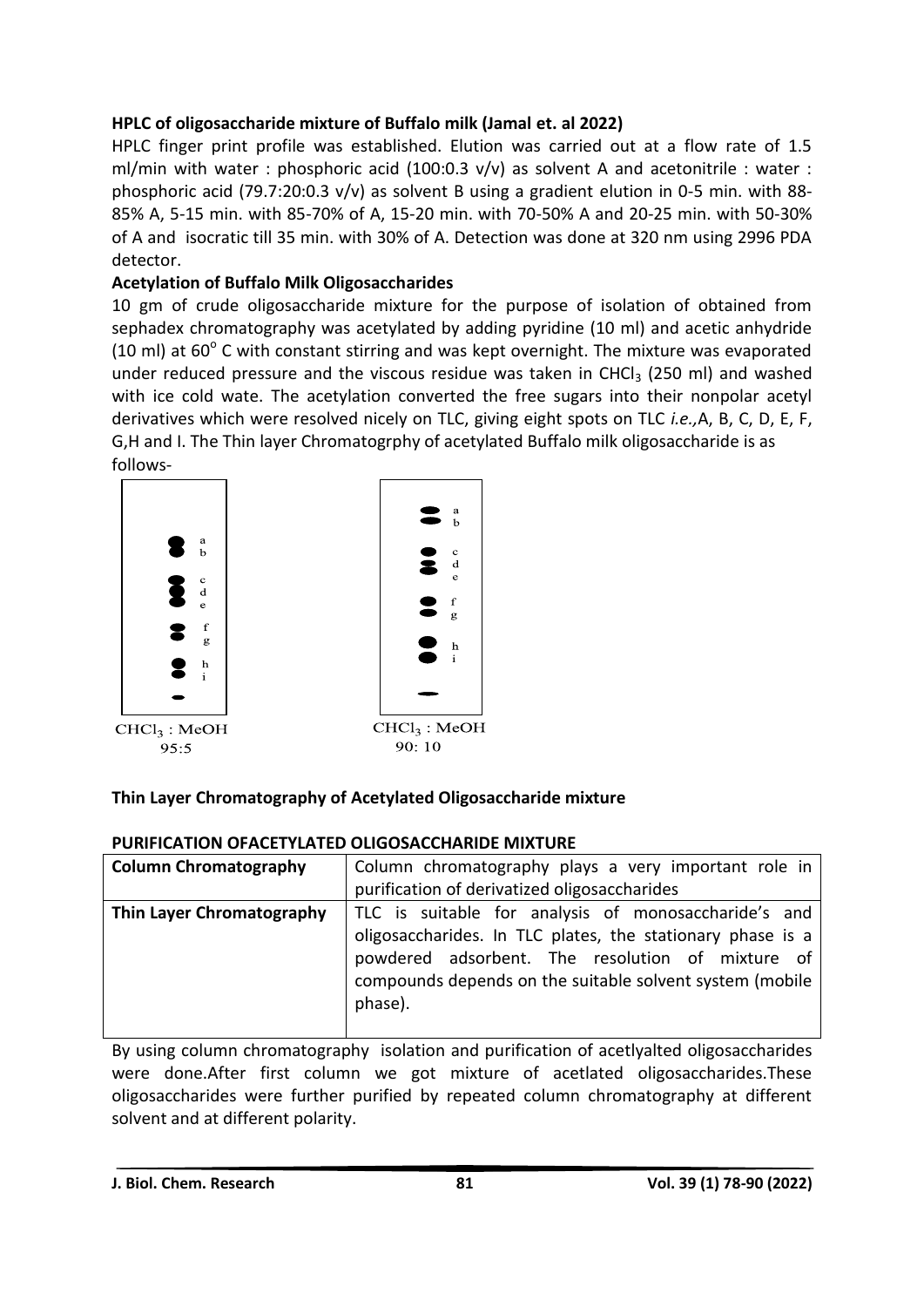### **Various Milk Oligosaccharides of Buffalo milk Compound A Meeniose (Singh et. al 2015)**

| $1_H$<br><b>NMR</b><br><b>ACETATE</b><br>(400MHz)                                         | 6.19 [d, <sup>1</sup> H, J = 3.6 Hz, α-Glc (S-1) H-1], 5.62 [d, 1H, J = 8.0Hz, β-Glc (S-1) H-<br>1], 4.43 [d,1H, J = 8.0Hz, β-GalNAc (S-2) H-1], 5.62 [d, 1H, J = 8.0Hz, β-<br>GICNAC $(S-3)$ H-1], $5.03[d,1H,J=8.0Hz,\beta-Gal(S-4)H-1]$ , 4.44 $[d,1H,J=7.6Hz,\beta-$<br>GalNAc(S-5)H-1],3.80[d,1H, $\beta$ -Glc(S-1)H-4],3.80[d,1H, $\beta$ -GlcNAc(S-3)H-<br>4], 3.74[d, 1H, β-GalNAc(S-2)H-3], 3.74 [d, 1H, β-Gal (S-4) H-2], 4.07 [d, 1H, β-<br>GalNAc (S-2) H-2], 4.08 [d, 1H, β-GalNAc (S-5) H-2] |
|-------------------------------------------------------------------------------------------|------------------------------------------------------------------------------------------------------------------------------------------------------------------------------------------------------------------------------------------------------------------------------------------------------------------------------------------------------------------------------------------------------------------------------------------------------------------------------------------------------------|
| 13 <sub>C</sub><br>οf<br>Meeniose<br>acetate: : $\delta$ in<br>CDCl3 at 400<br><b>MHz</b> | 88.82[1C, α-Glc (S-1) C-1], 91.40[2C, β-Glc (S-1) & β-GlcNAc (S-3) C-1],<br>100.79[2C, β-GalNAc (S-5) & β-GalNAc (S-2C-1)], 101.04 [1C, β-Gal (S-4) C-<br>$1$ .                                                                                                                                                                                                                                                                                                                                            |
| <sup>1</sup> H NMR of<br>Meeniose: $\delta$ in<br>at 300 MHz                              | 5.69 [d, 1H, J = 3.6 Hz, $\alpha$ -Glc (S-1) H-1], 4.50 [d, 1H, J = 8.0Hz, $\beta$ -Glc (S-1) H-<br>1], 2.10 [s,3H, NHCOCH3, β -GalNAc (S-2)], 1.96 [s, 3H, NHCOCH3, β-GalNAc<br>$(S-5)$ ], 1.92s, 3H, NHCOCH3, $\beta$ -GlcNAc (S-3)].                                                                                                                                                                                                                                                                    |
| ES mass                                                                                   | 1013[M+Na+K], 990 [M+K] +, 951[M] +, 933, 893, 862, 748, 657, 729, 700,<br>657, 586, 550, 528, 490, 383, 352, 325, 310, 296, 258, 180                                                                                                                                                                                                                                                                                                                                                                      |

The structure of isolated compound A was as under-<br>OH



Meeniose

## **Compound B Murtiose (Singh et. al 2015)**

|                                      | <sup>1</sup> H NMR of $ $ 6.08 [d, 1H, J = 4.0 Hz, α-Glc (S-1) H-1], 5.62 [d, 1H, J = 8.0Hz, β-Glc (S-1) H-                                                      |
|--------------------------------------|------------------------------------------------------------------------------------------------------------------------------------------------------------------|
| Murtiose:<br>$\delta$ in<br>Acetate: | 1], 5.26 [d,1H, J = 1.0 Hz, $\alpha$ -GalNAc (S-5) H-1], 4.70 [d, 1H, J = 2.0 Hz,                                                                                |
| CDCl3 at 400<br>MHz                  | $\alpha$ -GlcNAc (S-4)H-1],4.45[d,1H,J=8.0Hz, $\beta$ -Gal(S-3)H-1],4.37[d,1H,J=8.0Hz, $\beta$ -<br>Gal(S-2)H-1],4.05[d,1H,β-Gal(S-2)H-2],3.74[d,1H,β-Gal(S-2)H- |
|                                      | $3$ ], 3.72[d, 1H, $\beta$ -Glc(S-1)H-4], 3.70[d, 1H, $\alpha$ -GalNAc (S-4) H-3].                                                                               |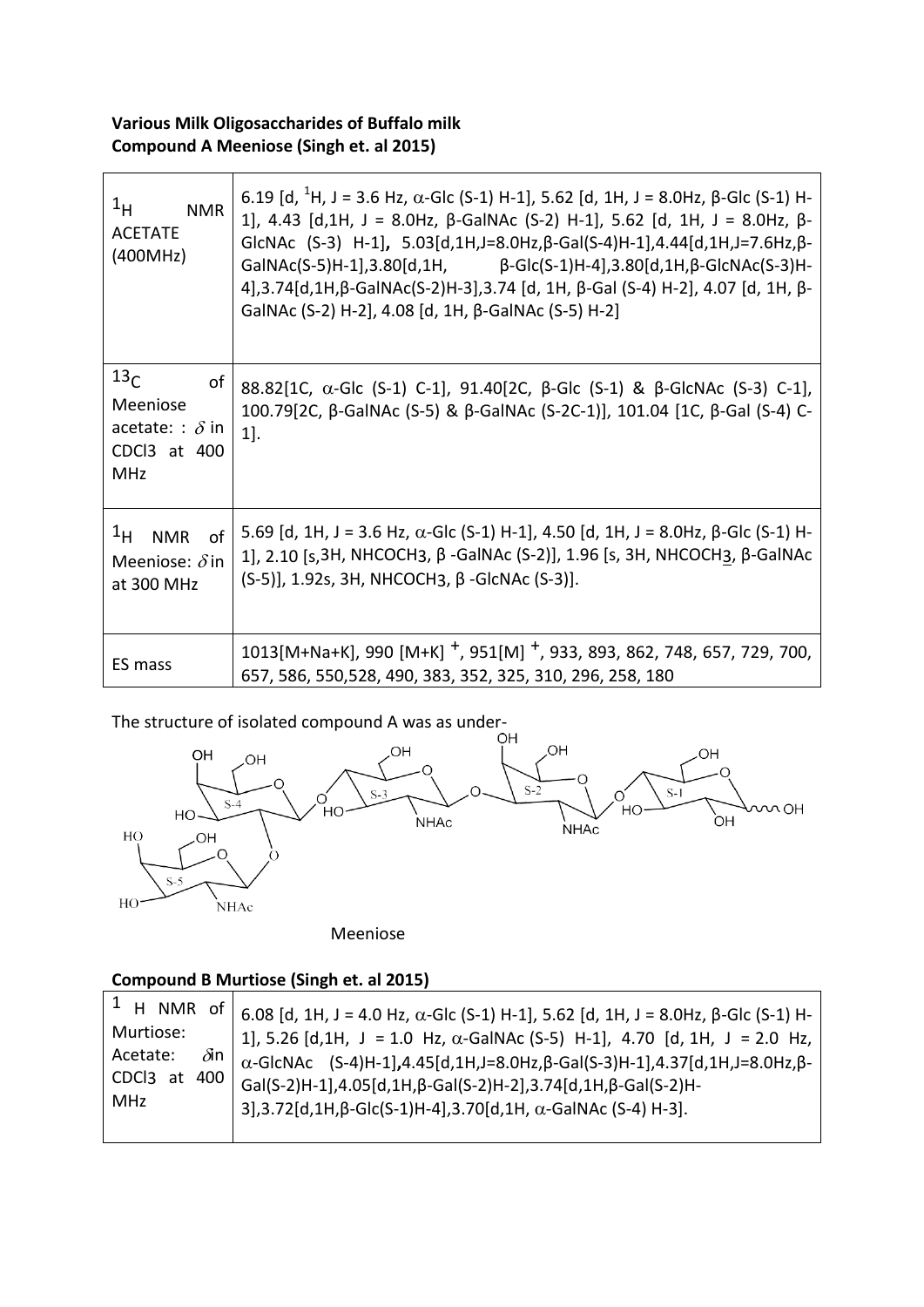| 13 <sub>C</sub><br>of<br>Murtiose<br>in<br>acetate: $\delta$<br>CDCl <sub>3</sub> at 400<br><b>MHz</b> | 89.61[1C, α-GalNAc (S-5) C-1], 90.93[1C, α-Glc (S-1) C-1], 91.29[1C, β-Glc (S-<br>1) C-1], 94.69 [1C, αGalNAc (S-4) C-1], 100.63 [1C, β-Gal(S-2)], 100.70 [1C, β-<br>Gal (S-3) C-1].                                                                                                                                                            |
|--------------------------------------------------------------------------------------------------------|-------------------------------------------------------------------------------------------------------------------------------------------------------------------------------------------------------------------------------------------------------------------------------------------------------------------------------------------------|
| $1_H$<br><b>NMR</b><br>MSBC-3<br>Murtiose: $\delta$ in<br>300<br>D2O<br>at<br><b>MHz</b>               | $\delta$ 5.69[d,1H,J=4.0, $\alpha$ -Glc(S-1),H-1],4.63,[d,1H,J=8.0, $\beta$ Glc(S-1),H-<br>$1$ ],5.20[d,1H,J=1.0, $\alpha$ -GalNAc(S-5),H-1],4.49[d,1H,J=8.0, $\beta$ -Gal(S-3),H-<br>$1$ ], 4.42, [d, 1H, J=8.0, $\beta$ -Gal(S-2), H-1], 1.96[S, 3H, $\alpha$ -GalNAc<br>$(S-$<br>4) NHCOCH3], $1.90$ [S,3H, $\alpha$ -GalNAc (S-5) NHCOCH3]. |
| Es mass                                                                                                | 972 [M+Na+K], 949[M+K] $^+$ , 910[M] $^+$ , 875, 851, 820, 785, 748, 671, 717,<br>545,487, 507,485, 342, 325, 284, 281,180.                                                                                                                                                                                                                     |

The structure of isolated compound B was as under-



## **Compound C Vediose (**Chaurasia et. al 2019)

| $1_H$<br>of<br><b>NMR</b><br>Vediose<br>$\delta$<br>acetate:<br>in<br>CDC <sub>3</sub><br>400<br>at<br><b>MHz</b> | 6.22 [d, 1H, J = 3.2 Hz, $\alpha$ -Glc (S-1) H-1], 5.65 [d, 1H, J = 8.4 Hz, $\beta$ -Glc (S-1)<br>5.57[d,1H,J=2.0Hz, $\alpha$ -Glc(S-3)H-1],5.34[d,1H,J=3.0Hz, $\alpha$ -Glc(S-6)H-<br>$H-1$ ,<br>$1$ ], 5.27[d, 1H, J=1.6Hz, $\alpha$ GalNAc(S5)H1], 4.67[d, 1H, J=6.0Hz, $\beta$ -Gal(S-2)H-<br>$1$ ], 4.60[d, 1H, J=7.2, $\beta$ -Gal(S-7)H-1], 4.54[d, 1H, J=8.4,<br>$\beta$ -Gal(S-8)H-<br>1], 4.46[d, 1H, J=7.8, β-GalNAc(S-4)H-1], 3.52[m, 1H, β-Glc(S-1)H-<br>4], 3.73[m, 2H, β-Glc(S-1)H-3&β-Gal(S-2) H-3], 3.70 [m, 2H, α-Glc (S-3) H-<br>3& β-GalNAc (S-4) H-3], 3.53 [m, 1H, α-Glc (S-3) H-2, 3.40 [m, 1H, β-Gal<br>$(S-2)H-2]$ |
|-------------------------------------------------------------------------------------------------------------------|---------------------------------------------------------------------------------------------------------------------------------------------------------------------------------------------------------------------------------------------------------------------------------------------------------------------------------------------------------------------------------------------------------------------------------------------------------------------------------------------------------------------------------------------------------------------------------------------------------------------------------------------|
| <sup>13</sup> C of Vediose<br>$\delta$<br>acetate:<br><i>in</i><br>CDC <sub>3</sub><br>400<br>at                  | 89.00[1C, α-Glc (S-1) C-1], 91.08[1C, β-Glc (S-1) C-1], 93.06[1C, <b>D-Glc (S-3)</b><br>C-1], 90.0[1C, -α-Glc (S-6) C-1], 92.01[1C, $\mathbb{D}$ -GalNAc(S-5) C-1], 96.01[1C, β-<br>Gal (S-2) C-1], 102.02 [3C, β-Gal(S-7, S-8, S-4), C-1]                                                                                                                                                                                                                                                                                                                                                                                                  |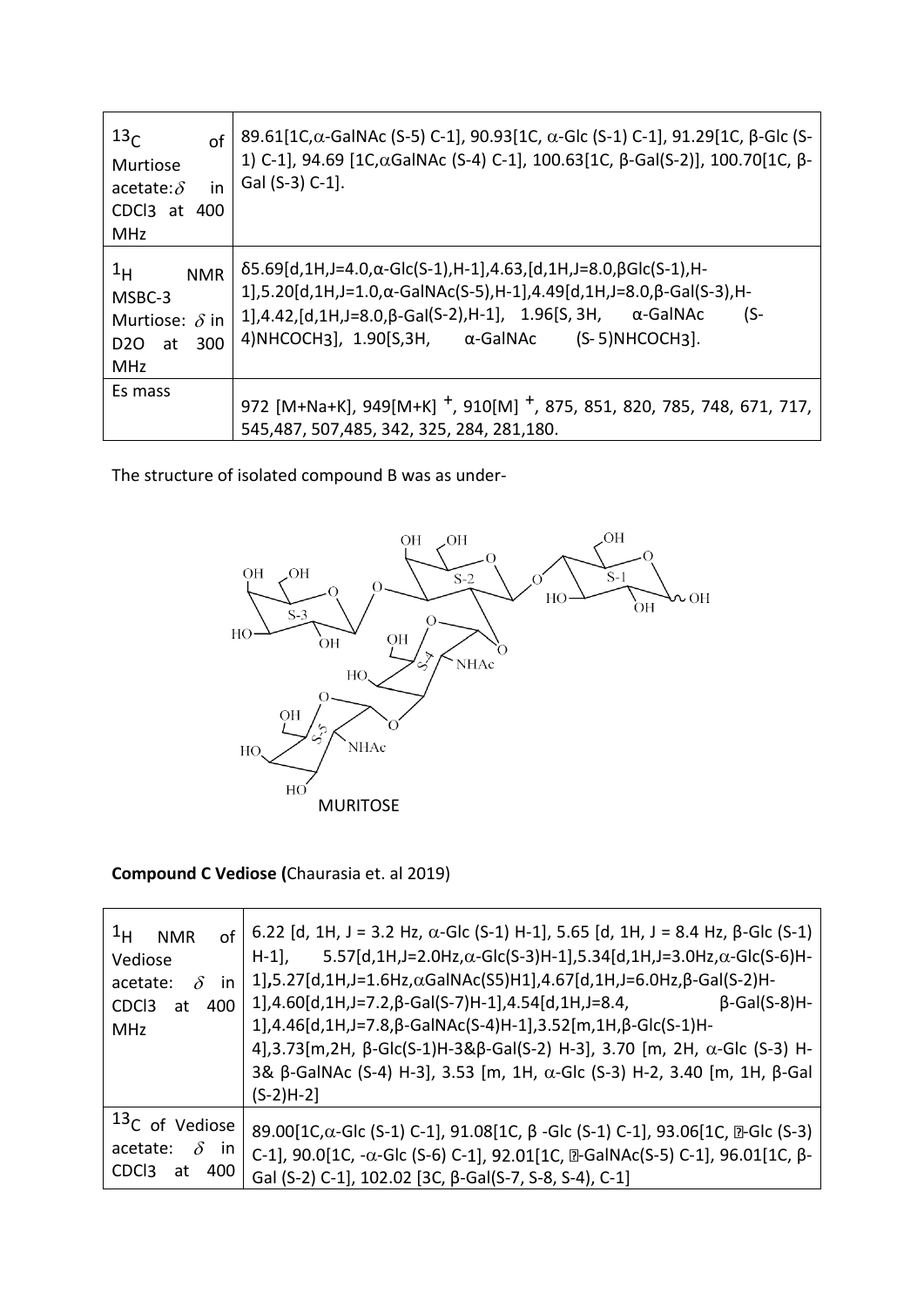| <b>MHz</b>                                                                    |                                                                                                                                                                                                                                                                                                                                                                                                                                                                                          |
|-------------------------------------------------------------------------------|------------------------------------------------------------------------------------------------------------------------------------------------------------------------------------------------------------------------------------------------------------------------------------------------------------------------------------------------------------------------------------------------------------------------------------------------------------------------------------------|
| 1 <sub>H</sub><br>Vediose:<br>$\delta$<br>at<br>D <sub>20</sub><br><b>MHz</b> | NMR $\vert$ $\delta$ 5.20 [d, 1H, J = 3.2, $\alpha$ - Glc(S-1), H-1], 4.62[d, 1H, J = 7.8, $\beta$ Glc(S-1), H-1],<br>$[d, 1H, J = 2.0Hz, \alpha Glc(S-3), H-1]$ , 5.54 $[d, 1H, J=3.0, \alpha - Glc(S-1)$<br>in   5.70<br>$300$   6), H1], 4.52[d, 1H, J=7.4, $\beta$ -Gal(S-7), H-1], 4.51[d, 1H, J=7.8, $\beta$ -Gal(S-8), H-<br>$1$ ], 4.43[d, 1H, J=7.8, $\beta$ -GalNAc(S-4), H-1], 1.96 [S, 3H,<br>$\beta$ -GalNAc<br>$(S-$<br>4) NHCOCH3], 1.92 [S, 3H, α-GalNAc (S-5) NHCOCH3]. |
| <b>ES mass</b>                                                                | 1458[M+Na+K], 1435[M+K] <sup>+</sup> , 1396[M] <sup>+</sup> , 1297, 1277, 1234, 1217, 1205,<br>1072, 1041, 1013, 910, 861, 835, 852, 707, 545, 504, 486, 428, 473, 342,<br>310, 283, 291, 180                                                                                                                                                                                                                                                                                            |

The structure of isolated compound C was as under-



VEDIOSE

## **Compound D Bebiose (Verma et. al, 2019)**

| $1_H$<br><b>NMR</b><br>οf<br>Bebiose:<br>acetate<br>$\delta$ in<br>CDCl3 at 400<br><b>MHz</b> | 6.17 [d, 1H, J = 4.0 Hz, α-Glc (S-1) H-1], 5.69 [d, 1H, J = 5.2Hz, β-Glc (S-<br>1) H-1], 5.40 [d,1H, J = 2.8Hz, $\alpha$ -GlcNAc (S-5) H-1], 4.72 [d, 1H, J =<br>$β$ Gal (S-4) H-1], 4.59 [d,1H,J=8.0Hz,β-Gal(S-3)H-<br>$8.0$ Hz,<br>$1$ ],4.52[d,1H,J=8.4, $\beta$ -Gal(S-2)H-1],4.44[d,1H,J=6.3, $\beta$ -GalNAc (S-6) H-1],<br>3.81 [d, 1H, $\beta$ -Glc(S-1) H-4], 3.80 [d, 2H, $\beta$ -Gal (S-4) H-2& $\beta$ - Gal (S-2)<br>H-3], 3.64 [d, 1H, β-Gal (S-4)H-3] |
|-----------------------------------------------------------------------------------------------|-----------------------------------------------------------------------------------------------------------------------------------------------------------------------------------------------------------------------------------------------------------------------------------------------------------------------------------------------------------------------------------------------------------------------------------------------------------------------|
| <sup>13</sup> C of Bebiose<br>acetate: $\delta$ in<br>CDCl3 at 400<br><b>MHz</b>              | 91.00[1C, $\alpha$ -Glc (S-1) C-1], 91.08[1C, $\beta$ -Glc (S-1) C-1], 90.00 [1C, $\alpha$ -<br>GICNAC $(S-5)$ C-1],96.00[1C, $\beta$ -Gal(S-4)C-1],102.00[1C, $\beta$ -Gal(S-3),C-<br>1], 102.00[1C, β-Gal(S-2)C-1], 102.00[1C, β-GalNAc (S-6)C-1].                                                                                                                                                                                                                  |
| $1_H$<br><b>NMR</b><br>Bebiose:<br>$\delta$ in<br>D <sub>2</sub> O<br><b>300</b><br>at<br>MHz | $δ5.69$ [d, 1H, J = 4.0, α- Glc(S-1), H-1], 5.20[ d, 1H, β Glc(S-1), H-1],<br>$4.52[d,1H, J = 7.8, \beta Gal(S-2), H-1], 4.42 [d, 1H, J = 6.3, \beta-Gal(S-6), H-1],$<br>1.97 [S, 3H, α-GlcNAc (S- 5)NHCOCH3], 1.96 [S, 3H, β-GalNAc (S-<br>6)NHCOCH3].                                                                                                                                                                                                               |
| <b>ES Mass</b>                                                                                | 1134[M+Na+K], 1095[M+Na], 1072[M <sup>+</sup> ], 1054, 1013, 869, 833, 811,<br>666, 648, 606, 504, 473, 467, 342, 324, 180.                                                                                                                                                                                                                                                                                                                                           |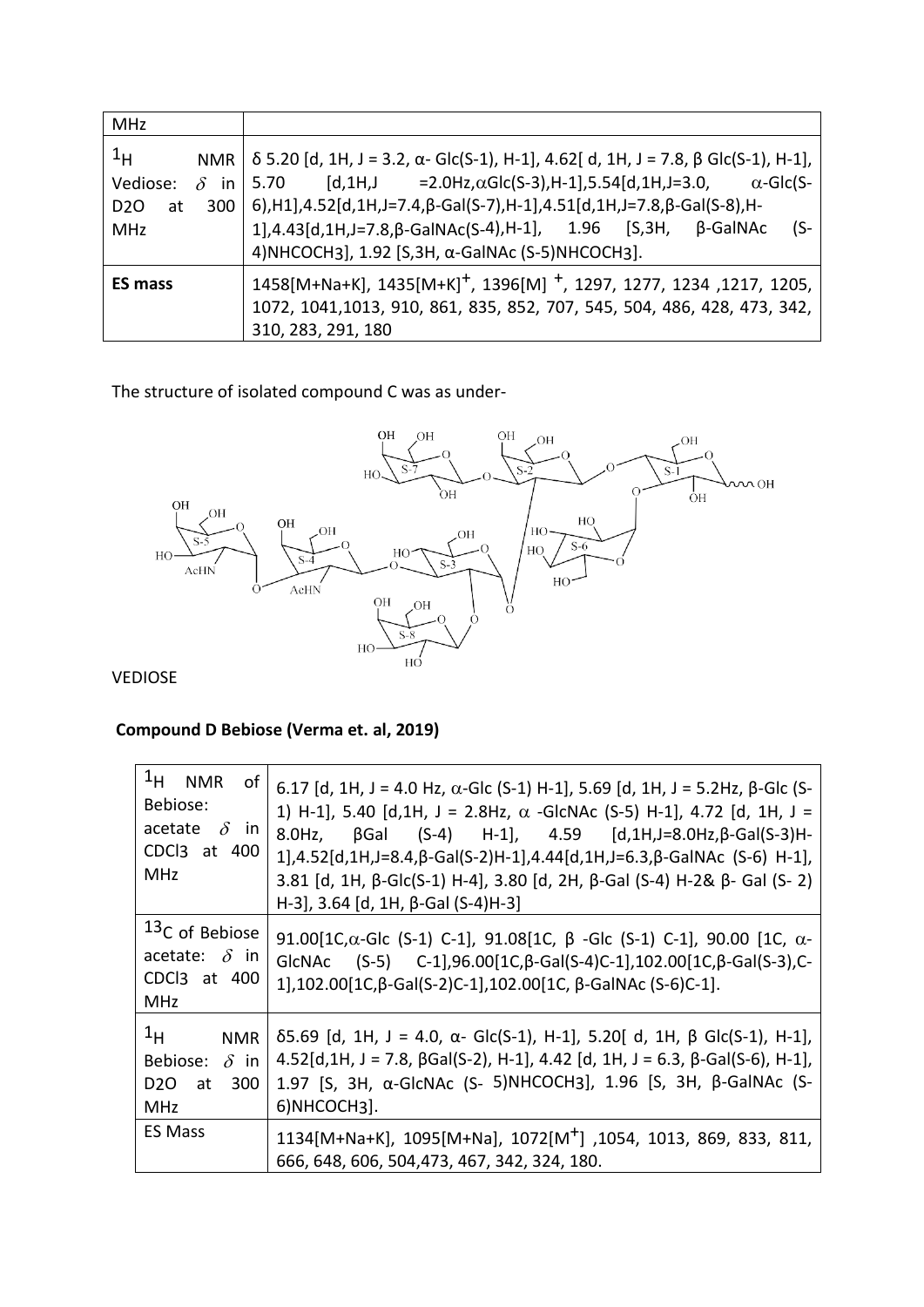The structure of isolated compound D was as under-



 **BEBIOSE**

**Compound E Eutheriose (Gangwar et. al, 2019)**

| $\delta$ in CDCl <sub>3</sub> : 1H  | $\delta$ 6.17 [ d, 1H, J=4Hz, α-Glc (S <sub>1</sub> )], $\delta$ 5.68 [ d, 1H, J=8Hz, β-Glc (S <sub>1</sub> )], $\delta$ 5.40 [ d, |
|-------------------------------------|------------------------------------------------------------------------------------------------------------------------------------|
| <b>NMR</b>                          | 1H, J=4Hz, α-Gal (S <sub>4</sub> )], δ 5.37 [ d, 1H, J=4Hz, α-GalNAc (S <sub>5</sub> )], δ 4.74 [ d, 1H,                           |
| (Acetylated)                        | J=8Hz, β-GlcNAc (S <sub>3</sub> )], δ 4.60 [ d, 1H, J=8Hz, β -Gal (S <sub>6</sub> )], δ 4.53 [ d, 1H,                              |
|                                     | J=8Hz, β -Gal (S <sub>2</sub> )], δ 4.12 [ m, 1H, J=8Hz, β -GlcNAc (S <sub>3</sub> ), H-3], δ 3.90 [ m,                            |
|                                     | 1H, J=4Hz, α-Gal (S <sub>4</sub> ), H-4], δ 3.75 [ m, 1H, J=8Hz, β -Glc (S <sub>1</sub> ), H-4], δ 3.69 [                          |
|                                     | m, 1H, J=8Hz, β -Gal (S <sub>2</sub> ), H-2], δ 3.50 [ m, 1H, J=8Hz, β -Gal (S <sub>2</sub> ), H-3].                               |
| $\delta$ in CDCl <sub>3</sub> : 13C | $\delta$ 101.73 [ 1C, β-Gal (S <sub>6</sub> ), C-1], $\delta$ 100.68 [ 1C, β-Gal (S <sub>2</sub> ), C-1], $\delta$ 95.00 [ 1C, β   |
| <b>NMR</b>                          | -GlcNAc (S <sub>3</sub> ), C-1], δ 90.50 [ 2C, α-Glc (S <sub>1</sub> ), β -Glc (S <sub>1</sub> ), C-1], δ 90.0 [ 2C, α-            |
| (Acetylated)                        | Gal $(S_4)$ , $\alpha$ -GalNAc $(S_5)$ , C-1],                                                                                     |
| $\delta$ in D <sub>2</sub> O: 1H    | $\delta$ 5.44 [ d, 1H, J=4Hz, α-Glc (S <sub>1</sub> )], $\delta$ 5.21 [ d, 1H, J=8Hz, β -Glc (S <sub>1</sub> )], $\delta$ 5.10 [   |
| <b>NMR</b>                          | d, 2H, J=4Hz, $\alpha$ -GalNAc (S <sub>5</sub> ), $\alpha$ -Gal (S <sub>4</sub> )], $\delta$ 4.55 [ d, 1H, J=8Hz, $\beta$ -GlcNAc  |
| (Deacetylated)                      | (S <sub>3</sub> )], δ 4.40 [ d, 1H, J=8Hz, β -Gal (S <sub>6</sub> )], δ 4.33 [ d, 1H, J=8Hz, β -Gal (S <sub>2</sub> )], δ          |
|                                     | 3.18 [ t, 1H, J=8Hz, $\beta$ -Glc (S <sub>1</sub> ), H-2], $\delta$ 1.88 [ s, 3H, $\alpha$ -GalNAc (S <sub>5</sub> ),              |
|                                     | NHCOCH <sub>3</sub> , $\delta$ 1.78 [s, 3H, $\beta$ -GlcNAc (S <sub>3</sub> ), NHCOCH <sub>3</sub> ].                              |
| <b>ES MASS</b>                      | m/z 1134 [M+Na+K]+, m/z 1095 [M+Na]+, m/z 1072 [M]+, m/z 1041, m/z                                                                 |
|                                     | 1024, m/z 1006, m/z 972, m/z 946, m/z 943, m/z 929, m/z 907, m/z 873,                                                              |
|                                     | m/z 869, m/z 837, m/z 833, m/z 779, m/z 775, m/z 762, m/z 757, m/z 728,                                                            |
|                                     | m/z 717, m/z 707, m/z 692, m/z 683, m/z 671, m/z 666, m/z 663, m/z 640,                                                            |
|                                     | m/z 637, m/z 601, m/z 583, m/z 582, m/z 566, m/z 565, m/z 547, m/z 545,                                                            |
|                                     | m/z 485, m/z 451, m/z 427, m/z 422, m/z 388, m/z 359, m/z 342, m/z 180                                                             |

The structure of isolated compound E was as under-<br>OH

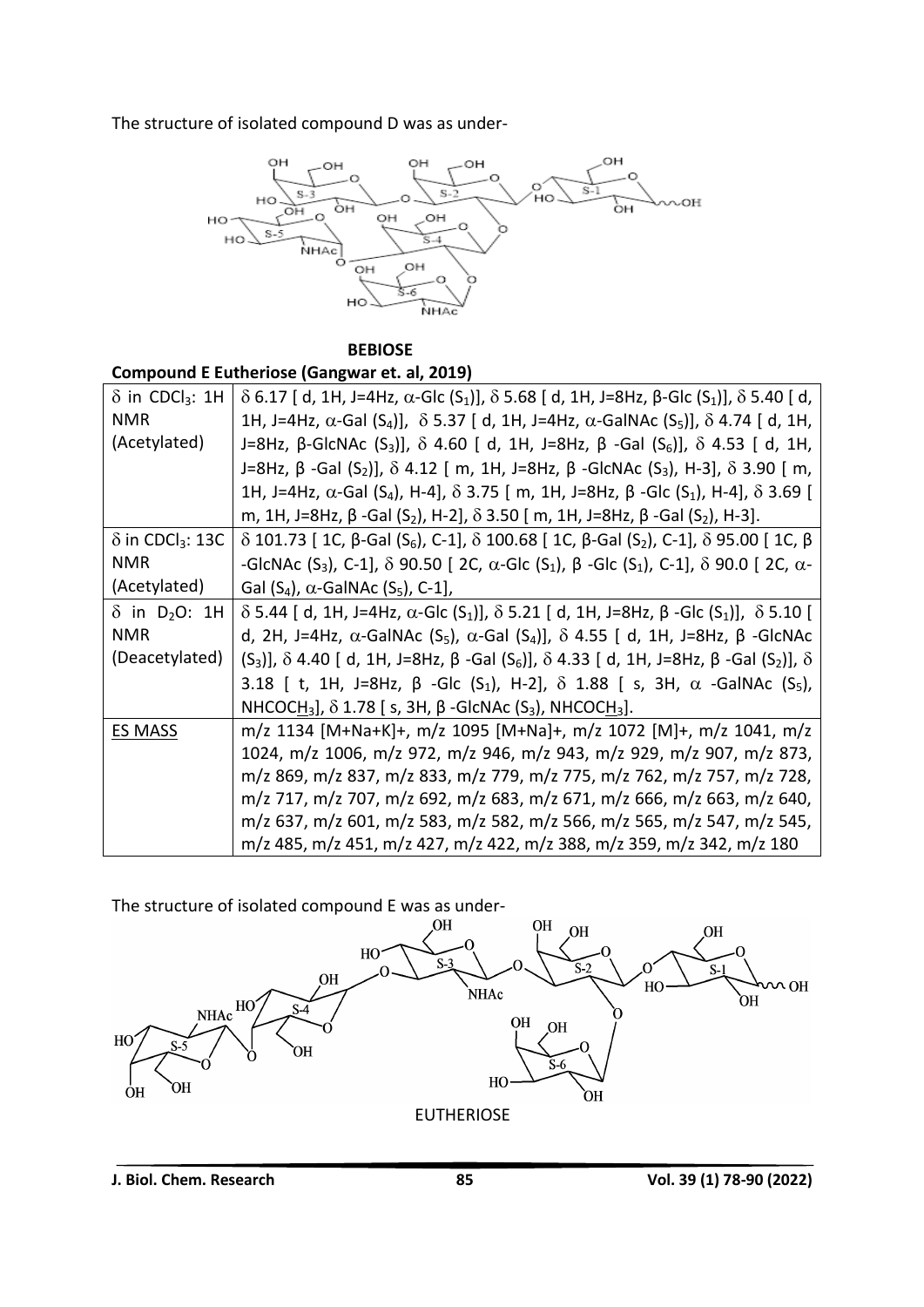## **Compound F Theriose (Jamal et. al, 2019)**

| $\delta$ in CDCl <sub>3</sub> : <sup>1</sup> H | $\delta$ 103.5 [ 1C, β-Gal (S <sub>2</sub> ), C-1], $\delta$ 103.0 [ 1C, β-Gal (S <sub>4</sub> ), C-1], $\delta$ 101.0 [ 2C, β-                      |
|------------------------------------------------|------------------------------------------------------------------------------------------------------------------------------------------------------|
| <b>NMR</b>                                     | Gal (S <sub>6</sub> ), $\beta$ -GalNAc (S <sub>7</sub> ), C-1], $\delta$ 95.5 [ 1C, $\beta$ -GlcNAc (S <sub>5</sub> ), C-1], $\delta$ 92.5 [ 1C,     |
| (Acetylated)                                   | β-GlcNAc (S <sub>3</sub> ), C-1], δ 90.0 [ 1C, β-Glc (S <sub>1</sub> ), C-1], δ 90.0 [ 1C, α-Glc (S <sub>1</sub> ), C-                               |
|                                                | $1$ .                                                                                                                                                |
| $D_2O:~^{1}H$<br>$\delta$ in                   | $\delta$ 5.08 [ d, 1H, J=4Hz, α- Glc (S <sub>1</sub> )], $\delta$ 4.52 [ d, 1H, J=8Hz, β-Glc (S <sub>1</sub> )], $\delta$ 4.44 [                     |
| <b>NMR</b>                                     | d, 1H, J=8Hz, β-GlcNAc (S <sub>3</sub> )], δ 4.39 [ d, 2H, J=8Hz, β-GalNAc (S <sub>7</sub> ), β-GlcNAc                                               |
| (Deacetylated)                                 | $(S_5)$ ], δ4.30 [d,3H, J=8Hz, β-Gal(S <sub>2</sub> ), β-Gal(S <sub>4</sub> ) & β-Gal(S <sub>6</sub> )], δ3.15 [t,1H,                                |
|                                                | J=8Hz, β-Glc(S <sub>1</sub> ), H-2], δ 1.88 [s, 3H, β-GalNAc(S <sub>7</sub> ),NHCOCH <sub>3</sub> ], δ 1.85 [s, 3H,                                  |
|                                                | $\beta$ -GlcNAc(S <sub>5</sub> ),NHCOC <u>H</u> <sub>3</sub> ] $\delta$ 1.75 [s, 3H, $\beta$ -GlcNAc(S <sub>3</sub> ),NHCOC <u>H</u> <sub>3</sub> ]. |
| $\delta$ in D <sub>2</sub> O: 13C              | $\delta$ 104.0 [1C, β-Gal (S <sub>4</sub> ), C-1], $\delta$ 103.0 [3C, β-Gal (S <sub>6</sub> ), β-Gal (S <sub>2</sub> ) & β-GalNAc                   |
| <b>NMR</b>                                     | $(S_7)$ , C-1], δ 96.0 [2C, β-GlcNAc (S <sub>3</sub> ), β-GlcNAc (S <sub>5</sub> ), C-1], δ 92.0 [2C, β-Glc                                          |
| (Deacetylated)                                 | $(S_1)$ , $\alpha$ -Glc $(S_1)$ , C-1].                                                                                                              |
| <b>ES Mass</b>                                 | m/z 1337 [M+Na+K]+, m/z 1298 [M+Na]+, m/z 1275 [M]+, m/z 1246, m/z                                                                                   |
|                                                | 1239, m/z 1205, m/z 1113, m/z 1110, m/z 1079, m/z 1050, m/z 1033, m/z                                                                                |
|                                                | 1002, m/z 910, m/z 876, m/z 847, m/z 830, m/z 748, m/z 712, m/z 678,                                                                                 |
|                                                | m/z 545, m/z 511, m/z 509, m/z 482, m/z 465, m/z 342, m/z 325, m/z                                                                                   |
|                                                | 291, m/z 180                                                                                                                                         |

The structure of isolated compound F was as under-



#### **Compound G Bubaliose (Gangwar et. al, 2017)**

| $\delta$<br>in $CDCl3: 1H$           | δ 6.20 [ d, 1H, J=4Hz, α- Glc (S <sub>1</sub> )], δ 5.62 [ d, 2H, J=8Hz, β-Glc (S <sub>1</sub> ), β-                               |
|--------------------------------------|------------------------------------------------------------------------------------------------------------------------------------|
| NMR (Acetylated)                     | GlcNAc $(S_3)$ ], $\delta$ 4.46 [d, 1H, J=8Hz, $\beta$ -GalNAc $(S_5)$ ], $\delta$ 4.43 [d, 1H, J=8Hz,                             |
|                                      | $\beta$ -Gal (S <sub>4</sub> )], δ 4.42 [ d, 1H, J=8Hz, β-Gal (S <sub>2</sub> )], δ4.10 [m,1H, J=8Hz, β-                           |
|                                      | Gal(S <sub>2</sub> ), H-2], $\delta$ 3.84 [m, 1H, J=8.0 Hz, $\beta$ -Gal(S <sub>2</sub> ), H-3], $\delta$ 3.78 [m, 1H,             |
|                                      | J=8.0 Hz, β-Glc (S <sub>1</sub> ), H-4], δ 3.75[m, 1H, J=8.0 Hz, β-GlcNAc(S <sub>3</sub> ), H-4].                                  |
| $\delta$ in CDCl <sub>3</sub> : 13C  | $\delta$ 101.05 [1C, β-GalNAc (S <sub>5</sub> ), C-1], $\delta$ 100.79 [2C, β-Gal (S <sub>2</sub> ), β-Gal (S <sub>4</sub> ), C-   |
| NMR (Acetylated)                     | 1], δ 91.44 [ 2C, β-Glc (S <sub>1</sub> ), β-GlcNAc (S <sub>3</sub> ), C-1], δ 88.86 [ 1C, α-Glc (S <sub>1</sub> ),                |
|                                      | $C-1$ .                                                                                                                            |
| $\delta$ in D <sub>2</sub> O: 1H NMR | $\delta$ 103.5 [2C, β-Gal (S <sub>2</sub> ), β-Gal (S <sub>4</sub> ), C-1], $\delta$ 103.0 [ 1C, β-GalNAc (S <sub>5</sub> ), C-1], |
| (Deacetylated)                       | $\delta$ 92.00 [2C, β-Glc (S <sub>1</sub> ), β-GlcNAc (S <sub>3</sub> ), C-1], $\delta$ 90.0 [1C, α-Glc (S <sub>1</sub> ), C-1].   |
| <b>ES Mass</b>                       | m/z 972 [M+Na+K]+, m/z 949 [M+K]+, m/z 910 [M]+, m/z 852, m/z                                                                      |
|                                      | 835, m/z 817, m/z 799, m/z 786, m/z 782, m/z 748, m/z 730, m/z 694,                                                                |
|                                      | m/z 688, m/z 676, m/z 652, m/z 635, m/z 634, m/z 592, m/z 545, m/z                                                                 |
|                                      | 342, m/z 306, m/z 289, m/z 180.                                                                                                    |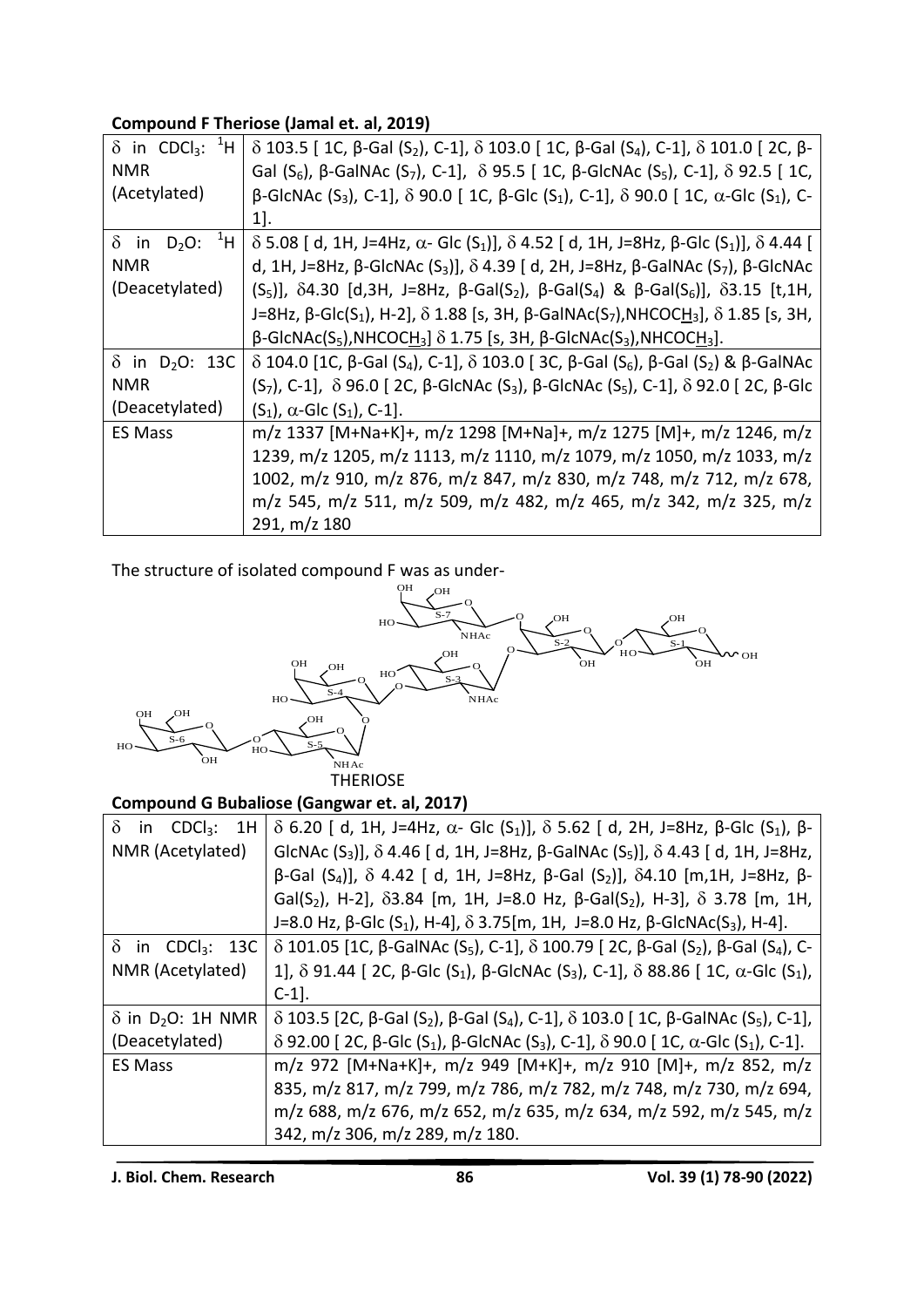The structure of isolated compound G was as under-<br> $\frac{dP}{dt}$ 



#### **Compound H Orientose** (Sharma et. al, 2019)

| $\delta$<br>CDCl <sub>3</sub> :<br>1H<br>in | $\delta$ 6.22 [ d, 1H, J=3.6 Hz, α-Glc (S <sub>1</sub> )], $\delta$ 5.66 [ d, 2H, J=8.4 Hz, β-Glc (S <sub>1</sub> ),             |
|---------------------------------------------|----------------------------------------------------------------------------------------------------------------------------------|
| NMR (Acetylated)                            | $\beta$ -GlcNAc (S <sub>3</sub> )], δ 4.60 [ d, 1H, J=7.5 Hz, β-GalNAc (S <sub>4</sub> )], δ 4.57 [ d, 2H,                       |
|                                             | J=7.8 Hz, β-Gal (S <sub>5</sub> ), β-Gal (S <sub>2</sub> )], δ4.05 [m,1H, J=8.4 Hz, β-Glc (S <sub>1</sub> ), H-3], δ             |
|                                             | 3.82 [m,1H, J=8.4 Hz, β-GlcNAc (S <sub>3</sub> ), H-3], δ 3.70 [m,1H, J=8.4 Hz, β-Glc                                            |
|                                             | $(S_1)$ , H-4], δ 3.60 [m, 1H, J=8.4 Hz, β-GlcNAc $(S_3)$ , H-4].                                                                |
| $\delta$<br>in $CDCl3: 13C$                 | $\delta$ 101.83 [2C, β-Gal (S <sub>2</sub> ), β-Gal (S <sub>5</sub> ), C-1], $\delta$ 101.69 [1C, β-GalNAc (S <sub>4</sub> ), C- |
| NMR (Acetylated)                            | 1], δ 91.39 [2C, β-Glc (S <sub>1</sub> ), β-GlcNAc (S <sub>3</sub> ), C-1], δ 88.96 [ 1C, α-Glc (S <sub>1</sub> ),               |
|                                             | $C-1$ ].                                                                                                                         |
| $\delta$ in D <sub>2</sub> O: 1H NMR        | $\delta$ 5.17 [ d, 1H, J=4Hz, α-Glc (S <sub>1</sub> )], $\delta$ 4.90 [ d, 1H, J=8Hz, β-GlcNAc (S <sub>3</sub> )], $\delta$      |
| (Deacetylated)                              | 4.59 [ d, 1H, J=8Hz, β-Glc (S <sub>1</sub> )], δ 4.42 [ d, 1H, J=8Hz, β-GalNAc (S <sub>4</sub> )], δ                             |
|                                             | 4.38 [ d, 1H, J=8Hz, $\beta$ -Gal (S <sub>5</sub> )], $\delta$ 4.36 [d,1H, J=8Hz, $\beta$ -Gal(S <sub>2</sub> )], $\delta$ 3.18  |
|                                             | [t,1H, β-Glc(S <sub>1</sub> ), H-2], δ 1.92 [s,3H, β-GlcNAc(S <sub>3</sub> ), NHCOCH <sub>3</sub> ], δ 1.91                      |
|                                             | [s,3H, $\beta$ -GalNAc(S <sub>4</sub> ), NHCOCH <sub>3</sub> ].                                                                  |
| $\delta$ in D <sub>2</sub> O: 13C NMR       | $\delta$ 101.66 [3C, β-Gal (S <sub>5</sub> ), β-Gal (S <sub>2</sub> ) & β-GalNAc (S <sub>4</sub> ), C-1], $\delta$ 99.72 [ 1C,   |
| (Deacetylated)                              | β-GICNAC (S <sub>3</sub> ), C-1], δ 94.52 [ 1C, β-GIc (S <sub>1</sub> ), C-1], δ 90.56 [ 1C, α-GIc                               |
| ES-mass                                     | $(S_1)$ , C-1].                                                                                                                  |
|                                             | m/z 972 [M+Na+K]+, m/z 933 [M+Na]+, m/z 910 [M]+, m/z 748, m/z                                                                   |
|                                             | 730, m/z 712, m/z 699, m/z 681, m/z 664, m/z 663, m/z 545, m/z 527,                                                              |
|                                             | m/z 511, m/z 498, m/z 482, m/z 467, m/z 465, m/z 342, m/z 325, m/z                                                               |
|                                             | 307, m/z 278, m/z 260, m/z 180.                                                                                                  |

The structure of isolated compound H was as under-<br>CH<sub>RH</sub>OH



#### **Compound I Pentasaccharide sugar (Saksena et. al 1999)**

1H NMR of compound P2 (for convenience the five sugar units of compound P2 are designated S1,S2, S3, S4, and S5).N 1.96 (s, 3H, NHCOCH3), 1.99 (s, 3H,NHCOCH3), 3.11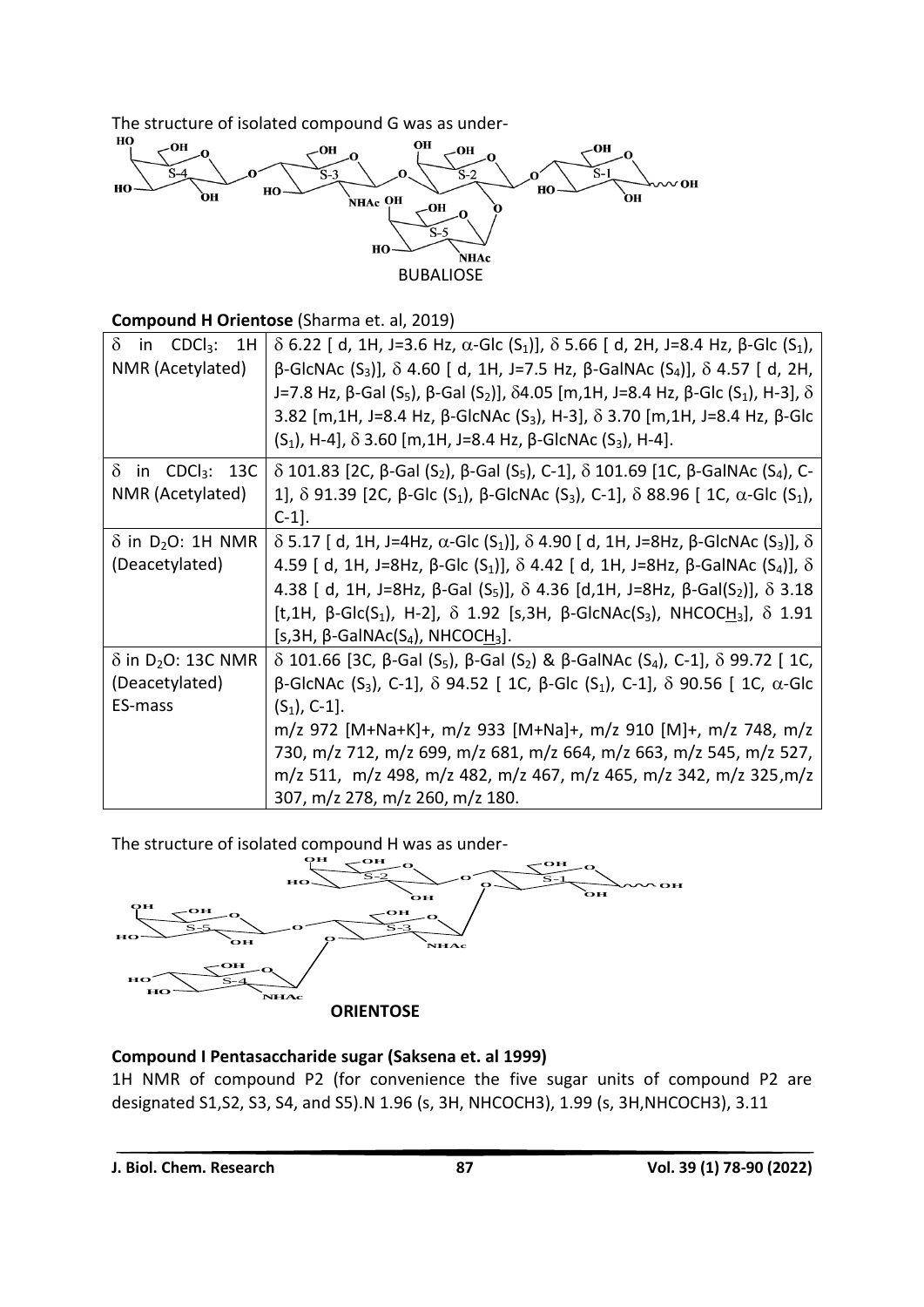(t, 1H, J=7.5 Hz, L-Glc(S1), H-2), 4.20 (d, 2H, J =3.5 Hz, Gal(S2), H-4 and Gal(S4),H-4), 4.48 (d, 1H, J=7.5 Hz Gal(S2), H-1), 4.52 (d,1H, J=7.5 Hz, Gal(S4), H-1), 5.09 (d, 2H, J =7.8Hz, GlcNAc(S3), H-1 and L-Glc(S1), H-1), 5.22 (d,1H, J=7.8 Hz, GlcNAc(S5), H-1) and 5.49 (d, 1H,J =3.7 Hz, K-Glc(S1), H-1).

#### **Fast atom bombardment mass spectrometry**

(FABMS) of P2: m/z 949 [M+K], 933 [M+Na], 911[M+H], 893 [9113H2O], 880[9113CH<sub>2</sub>OH], 857[89332H2O], 853 [9113NHCOCH3], 849 [8803CH2OH], 833 [8933CH2OHCHO], 799 [8573NHCOCH<sub>3</sub>], 795 [8533NHCOCH<sub>3</sub>], 791 [8333CH2 =C=O], 775 [9493CH<sub>2</sub>OHCHO,3CHOHCHNHCOCH<sub>3</sub>],758 [7753OH], 749 [7913CH<sub>2</sub> =C=O], 746 [9493S5], 732 [9113S1], 730[9333S5], 716 [7583CH<sub>2</sub> =C=O], 712 [7303H<sub>2</sub>O],708 [9113S5], 704 [7463CH2 =C=O], 698 [7163H<sub>2</sub>O], 694 [7123H<sub>2</sub>O], 693 [74632H<sub>2</sub>O,3OH], 690[7083H<sub>2</sub>O], 684  $[74632CH_2OH]$ , 680  $[6983H_2O]$ ,676  $[6943H2O]$ , 672  $[6903H_2O]$ , 657  $[6933O]$ ,649 [6803CH2OH], 637 [6723H2O,3OH], 632[6903NHCOCH3], 586 [9113S2,3S1], 579 [6373NHCOCH3], 568 [9333S5,3S4], 567 [9493S5,3S4],566 [6573CH2=C=O,3H2O,3CH2OH], 551[5683OH], 546 [9113S5,3S4], 543 [57932H2O],529 [5463OH], 528 [5463H2O], 515 [55132H<sub>2</sub>O],511 [5283OH], 487 [5293CH2 =C=O], 468[5283CH<sub>2</sub>OHCHO], 409 [4683NHCOCH<sub>3</sub>], 383[9113S3,3S2,3S1], 365 [3833H<sub>2</sub>O], 343 [9113S5,3S4,3S3], 342 [S2,S1], 329 [36532H2O], 307[3833NHCOCH3,3H2O], 305 [3653CH2OHCHO],290 [3073OH], 288 [34233H<sub>2</sub>O], 257 [2883CH<sub>2</sub>OH], 247 [3073CH<sub>2</sub>OHCHO], 226 [2573CH<sub>2</sub>OH], 180 [S1].

The structure of isolated compound I (pentasaccharide) was as under-



Pentasaccharide Milk Oligosaccharide

### **RESULT AND DISCUSSION**

The compound Meeniose, Muritose, Vediose and Bebiose were isolated from the buffalo colostrum while Eutheriose, Theriose, Bubaliose and Orientose were isolated from buffalo milk. All these compounds were oligosaccharides which have potent biological activities against cardiac diseases. They promote bone health and reduce risk of osteoporosis. They have different oligosaccharides linkages which are responsible for different physicochemical properties. Buffalo milk oligosaccharides are pentasaccharide, hexasaccharide, septasaccharides and octasaccharide. In all the oligosaccharides, glucose is present on reducing site. ES mass of Milk Oligosaccharides were between 949 to 1337.The structure of isolated compound contained Glucose, Galactose, GalNHAc and GluNHAc as sugar. The linkages were 1-4, 1-3 and 1-2 corresponds for different biological activities.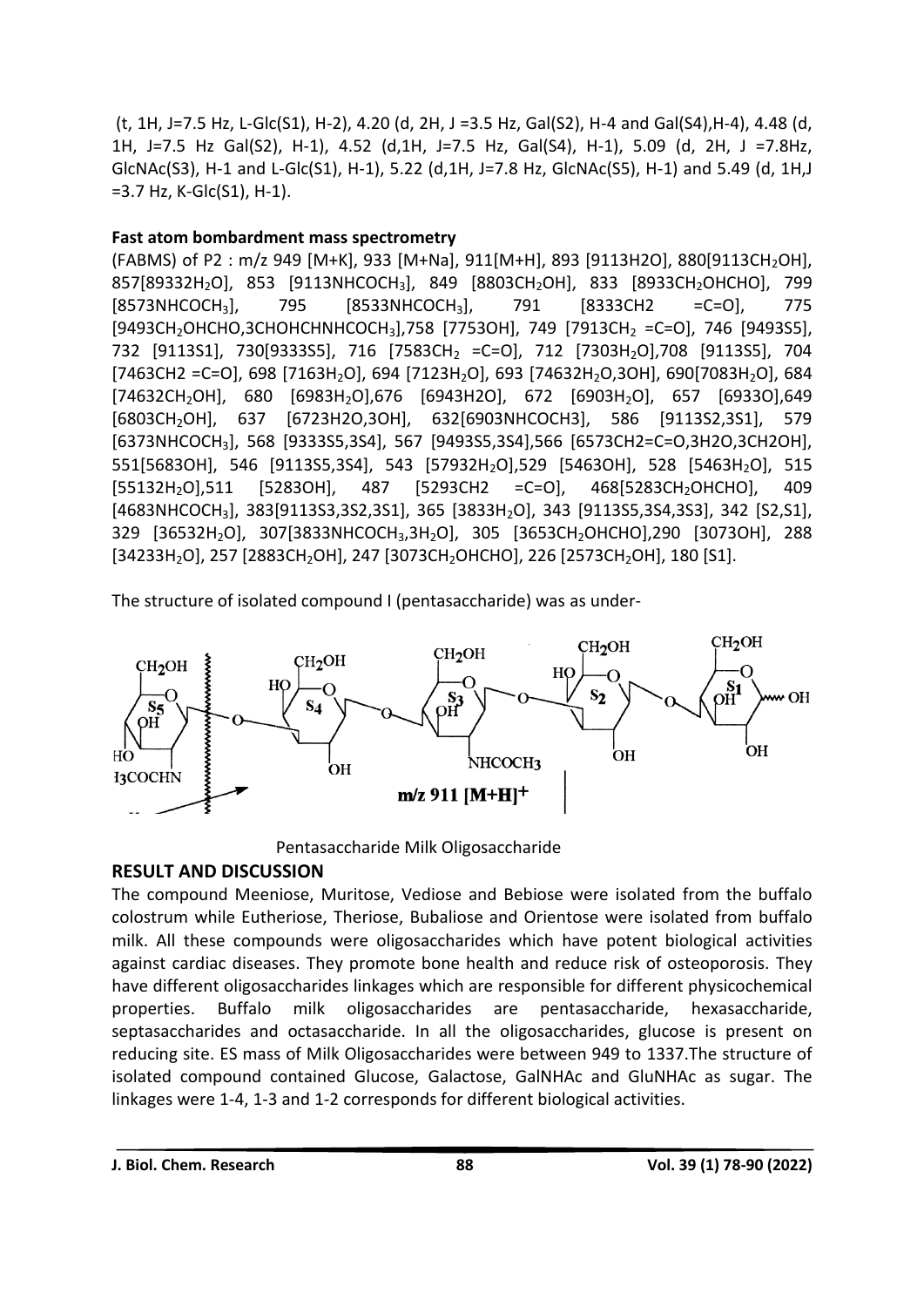#### **CONCLUSION**

In summary the buffalo milk oligosaccharides are very important compounds in the time of pandemic. By using the biological properties and structure of these compounds chemist synthesized beneficial drugs for humankind.

#### **ACKNOWLEDGEMENTS**

Authors are thankful to the Chemistry Department, University of Lucknow and all my seniors.

#### **REFERENCES**

- **Wilson A.C. Weymouth (1997).** The role of carbohydrates in biologically active natural products, *Nat. Prod. Rep.* 14 (99-110).
- **Cooke, S.T. and Reich S.D. (1980).** Anthracyclines: Current Status and New Developments, Academic Press, New York, 1980.
- **Boger, D.L., Honda T., Menezes, R.F. and Colletti S.L. (1994).** Total synthesis of bleomycin A2 and related agents. Synthesis and comparative evaluation of deglycobleomycin A2, epideglycobleomycin A2, deglycobleomycin A1 and desacetamido-, descarboxamido-, desmethyl-, and desimidazolyl-, deglycobleomycin A2, *J. Am. Chem. Soc.* 116 5631-5646.
- **Stubbe, J. and Kozarich, J.W. (1987).** Mechanisms of bleomycin-induced DNA degradation, *Chem. Rev.* 87 1107-1136.
- **Chihara, G., Maeda, Y., Hamuro, J., T. Sasaki and F. Fukuoka (1969).** Inhibition of mouse sarcoma 180 by polysaccharides from Lentinus edodes, *Nature* 222 687-688.
- **Fang, J.N. Proksch A. and Wagner, H. (1985).** Immunologically active polysaccharides of *Acanthopanax senticosus*, *Phytochemistry* 24 ,261-2622.
- **Abe, K. and Mc Kibbin, J.M. (1983).** The monoclonal antibody directed to difucosylated type 2 chain (FucK1C2GalL1C4[FucK1C 3]GlcNAc; Y determinant), *J. Biol. Chem.* 258 (1983) 11793-11797.
- **Srivastava, R. and Kulshreshtha, D.K. (1983).** *Phytochemistry* 28 (1989) 2877-2883.
- **Yamashita, K., T. Mizuochi and A. Kobata (1982).** Analysis of oligosaccharides by gel ¢ltration, *Methods Enzymol.* 83 105-126.
- **Greenwell, P., Yates, A.D. and Watkins, W.M. (1986).** UDP-N-acetyl-Dgalactosamine as a donor substrate for the glycosyltransferase encoded by the B gene at the human blood group ABO locu A.
- **Kobata, V. Ginsburg (1986).** Uridine diphosphate-N-acetyl-Dgalactosamine: D-galactose K-3- N-acetyl-D-galactosaminyltransferase, a product of the gene that determines blood type A in man, *J. Biol. Chem.* 245 1484-1490s.
- **Kumar, K., Srivastava, A.K. and Deepak, D. (2016).** Isolation of a Novel Oligosaccharide from Goat Milk, *J. Biol. Chem. Research*. Vol. 33(1): 381-387.
- **Jamal, L., Mishra, A. and Deepak, D. (2022).** Isolation and Purification of Milk Oligosaccharides by Sephadex Chromatography and High Performance Liquid Chromatography in *JBCR*, vol-39 no.1.
- **Singh, M., Kumar, A. and Deepak, D. (2015).** Isolation of Novel Pentasaccharide Murtiose From Buffalo Colostrum", in *J. Biol. Chem. Research*, 32(2): 986-995